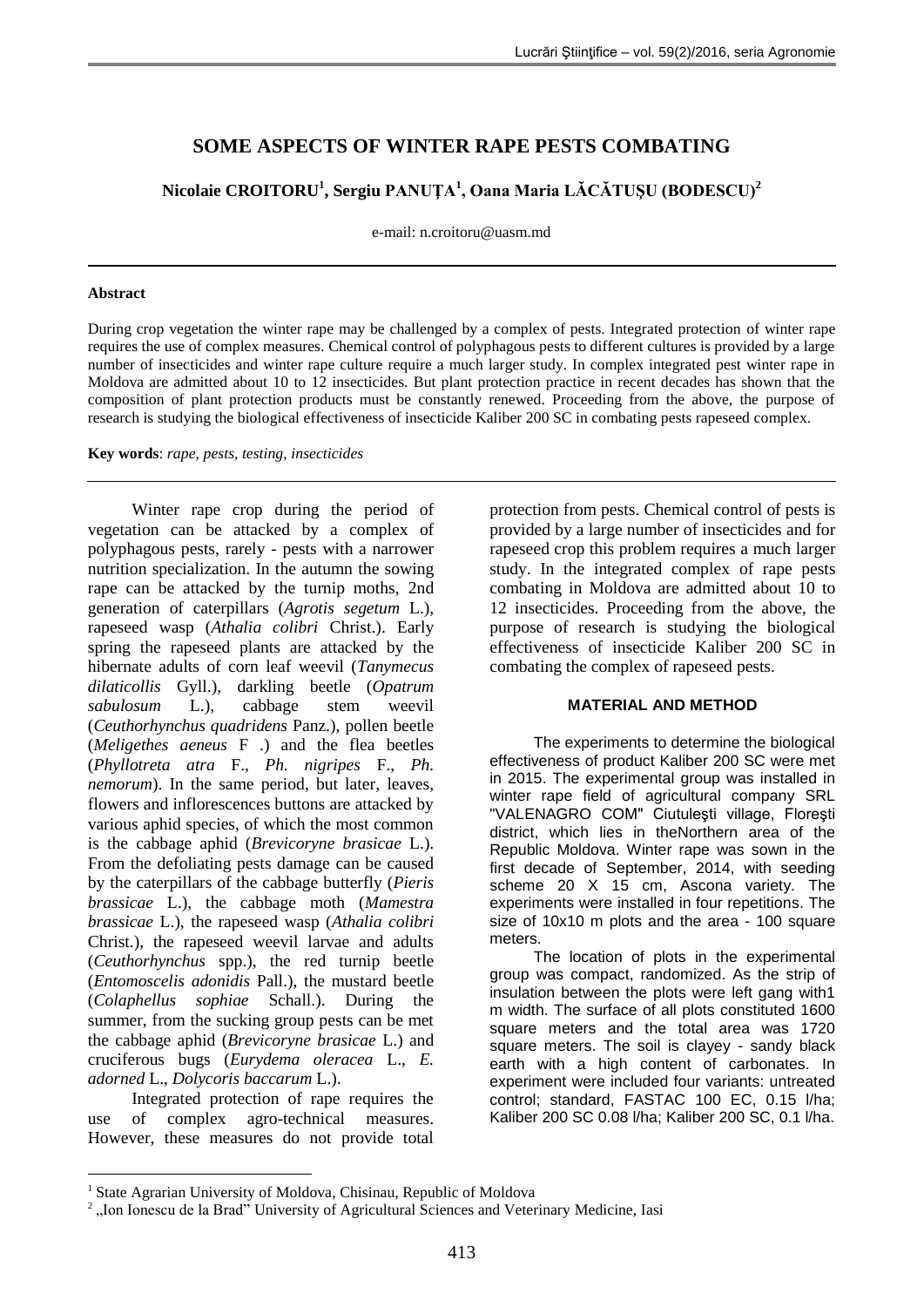For detection of cabbage aphid and flea beetles were examinated 20 plants in each plot. The evidence of the cabbage butterfly and the cabbage moth was achieved by calculating the numebr of caterpillars on a plant, and for cabagge moth additionally have been taken into account the caterpillars from around the plant. The records were achieved by the treatment and the 3rd, 7th and 14th day after the treatment. For record of pollen beetle and cabbage stem weevil in each plot were marked 20 plants pattern. It was calculated the number of buttons and flowers at each plant pattern, and number of adults and larvae.

The darkling beetle and the corn leaf weevil density was calculated by record pests per plot 4 survey on the soil surface with dimensions of 0.25 square meters. The determination of the biological efficiency of insecticides was done according to the requirements of the method for testing and plant protection products (Chisinau, 2002).

# **RESULTS AND DISCUSSIONS**

In order to select the most appropriate field to install the experiment, and to determine the biological effectiveness of Kaliber 200 SC insecticide, in mid-April were done a series of records. Thus, at the stage of bud - early flowering on the winter rape plants and on the soil surface were found 12 species of insect pests, of which four species are polyphagous and 8 species olygofagous. Among the polyphagous pests were encountered more often *Tanymechus dilaticolis* and *Opatrum sabulosum*, whose density was 0.6 and 0.7 specimens/square meter. Cabbage aphid (*Brevicorine brassicae* L.) was found only as unique specimens of adults and larvae, and the cruciferous bugs (*Eurydema* sp.) density no exceeded 0.27 specimens per plant. Among entomophages deserves attention seven-spot ladybird (*Coccinella septempunctata* L.), which has the numerical value of 5.6 specimens per plant and syrphid flies (*Syrphus* sp., *Episirphus* sp.), which reached a density of 3.8 specimens per plant.

From the wide complex of polyfagous and olygofagous pests, in 2015, only the pollen beetle and the cabbage stem weevil exceeded PED. The record of April 16 the pollen beetle density was 8.54 - 9.14 specimens on plant, and the numerical value of the cabbage strain weevil reached the maximum of 2.84 - 3.41 specimens on plant. Therefore, the chemical treatment was done on 16 April. From the data presented in Table 1, it is noted that before treatment the numerical density of pollen beetle was uniform and was from 8.54 specimens per plant - in the third variant, up to 9.14 - in the fourth variant.

Research conducted at specific intervals (3, 7 and 14 days) after treatment, showed a essential reduction of hibernate adults in all treated variants. This index was 9.36 - 12.27 times lower than in control variant. Comparing the pests data density in relation to the initial, is observed that on the third day after treatment in all variants of experiment remained no more than 0.45 to 12.30% from baseline. In control this index made up 104.474%. Comparing after this index the experimental variants each other, it is noted that on the first record, the essential differences were recorded in the 4th variant- on the one hand, and the 3rd variant - on the other hand. The same regularity, but in a more pronounced form was observed in the following two records.

Analyzing the data of reducing the pest density compared to the control is observed that at the third day after treatment, only at the fourth variant and at the standard variant this index was 100.0 and 98.64%, respectively, but these differences are not essential . At the 3rd variant the number density reduction was 87.19%, which is lower than the standard variant and 4th. The deviation between experimental variants was increased in the following two records. Results records made at the 7th day after treatment, confirmed that only the standard variant and the fourth variant, the reduction of the numerical density of pollen beetle was above 90% and amounted to 91.89 and 92.31% accordingly. In the third variant this index was 80.97%, which is 10.92 to 11.34% lower than in the previous variant. The records made at the 14th day after treatment showed an overall decrease in the efficiency of the product, but during this period there were essential differences between standard and fourth variant - on one hand, and the third variant, on the other part.

Given that the adults and larvae of pollen beetle attack flowers and floral buttons, we conducted also the evidence of generative organs. From Table 2, it is seen that the attack frequency of flowers and flower buttons before treatment was fairly uniform and ranged from 3.51% - the 3rd variant, to 3.82% - 4th variant. The records made at the 3rd day after treatment showed that in all experimental variants flowers and flower buttons attack frequency was significantly reduced and constituted 1.09% in standard variant, 1.07 - variant 4th and 3.82 - 3rd variant. In March the index has risen by 1.92 times. The next two records degree of attack of flowers continued to decline and accounted for properly 0.57 to 0.41% - the standard 0.52 - 0.33% - in the 4th variant.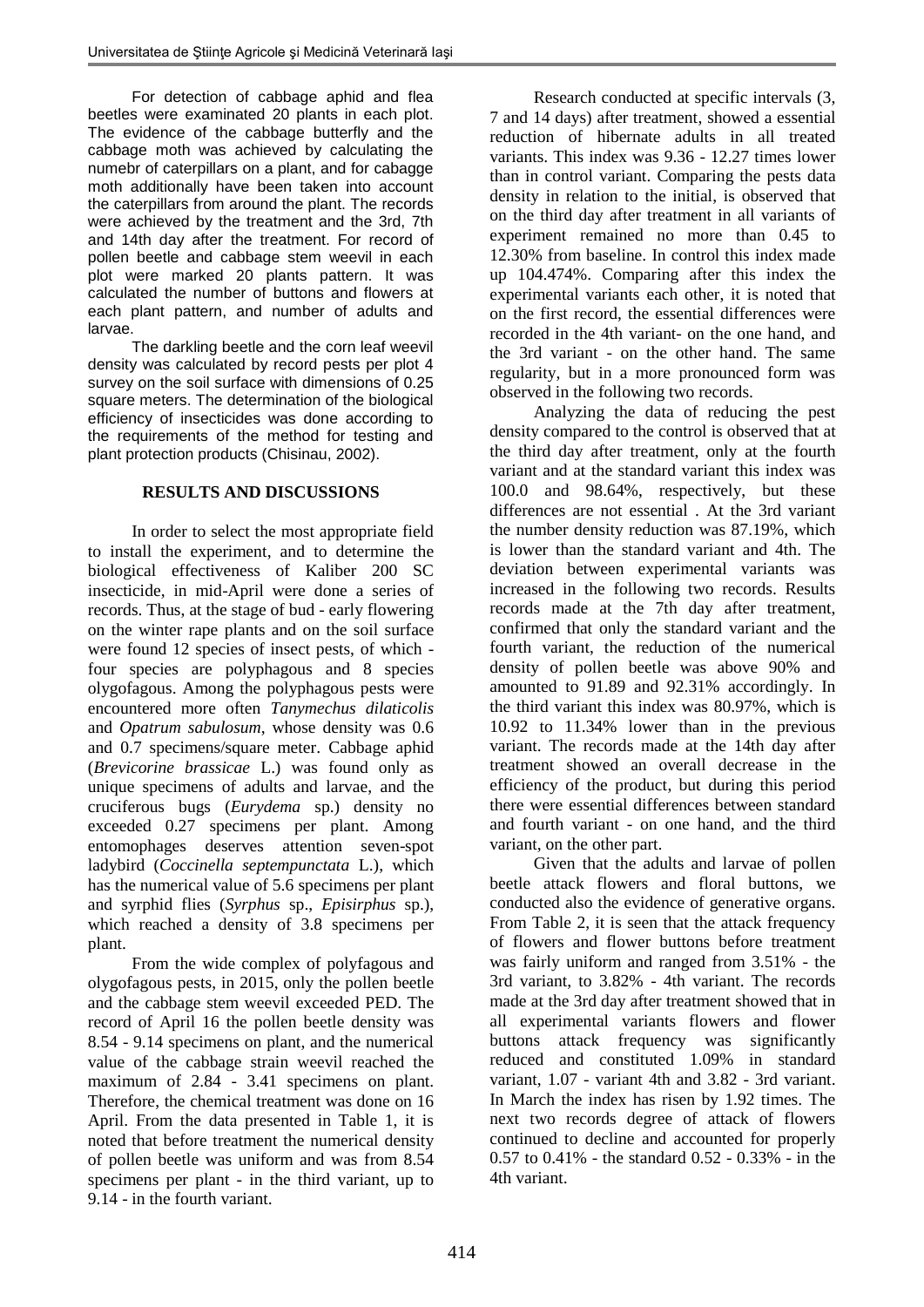In the 3rd version also was labeled a reduction of flower attacked by the pollen beetle compared with the control, but this index essential gives both variant 4th and standard. In the control, the degree of attack of flowers to the 14th day after treatment constituted 14.00%, which is 4.01 times higher than the index to treatment. Comparing experimental variations to the control shown that plants processing with insecticide make the reducing of the flower attack

The analysis of attack degree of flowers, compared to the original, has given us the opportunity to see that, as in the standard variant and also in the 4th was noted a reduction of the index, respectively from 29.54 to 11 11% and from 28.01% to 8.64%. By comparing these variants with each other it can be seen that the deviation is not essential. Variant 3th essential gives for both the standard and the 4th variant. Calculation of reduction of the flowers attack compared to the control revealed that the highest reduction was achieved in the 4th variant, where the index has made up to the 14th day after treatment 96.17%, which is with 2.15% higher than the standard, but these deviations are not essential. The 3rd variant was much less marked reduction which gives essential standard. Generalizing the results it can be concluded that both consumption norms insecticide Kaliber 200 SC differ essentially as effectively, both among themselves and against the standard. The most effective insecticide has proved Kaliber 200 SCconsumption norm of 0.1 l/ha, which ensures a reduction of pollen beetle 100.0 to 92.31%, during the 10-12 days, what is at the standard level. The same product, with the consumption norm 0.08 l/ha, ensure a reduction of 87.19% only in the first days after treatment, and later its effectiveness decreases as essential to the standard so in relation to variant 4th .

Simultaneously with research on determining the biological effectiveness of two consumption norms insecticide Kaliber 200 SC in pollen beetle combating, were made records and the cabbage stem weevil, the numerical value of which also exceeded the threshold of economic damage.

Results of the biological effectiveness records and calculation formulas are given in Table 3. The data table can see that the adult density until the treatment ranged from 2.84 specimen/plant – the 3rd version, to 3.41 specimen/plant - the 4th variant. On the 3rd day after treatment only in variant 4th the pest have not been found. In other experimental variants of adult density ranged from 0.11 specimen/plant - in the standard, up to 0.38 specimen/plant 3rd

variant. In control after this time, the pest density reached 4.21 specimen/plant, so increased by 1.09 specimen/plant.

The results received in evidence at the 7th day after treatment demonstrates that the pest was detected in all experimental variants, but the reduced density of adults was marked in the 4th variant and in standard respectively constituted 0.20 0.23 specimen/plant, deviations not being essential. The 3rd variant this index made up 0.92 specimen /plant and essentially gives both to the 4th variant and standard, but it is less than control by 4.90 times.

Results records made at the 14th day after treatment confess that the product efficiency feels afterwards. Thus, most reduced indices were mark at the 4th version (0.87 specimen/plant) and at standards (0.94 specimen/plant), the minimum essential deviation of 0.41 specimen/plant. At the 3rd variant, the weevil density was 2.04 specimen/plant and this index gives so essential as standard and variant 4th. Comparing the variant 3th of the control it is seen that in this variant weevil density is 0.57 times lower.

Another criterion in determining the effectiveness of prroduct is the density of the pest in relation to the original. Comparing experimental results after this index is seen that the lower indices over the three records were labeled variant 4th  $(0.00; 5.87; 25.51)$  and these indices are at the standard level (3.43; 7.17; 29.28), the deviations not being essential.

It is well known that the most convincing criterion in determining the biological effectiveness of the product is to reduce pest density compared to the control, expressed in%. Comparing this index after experimental variants is seen that on the 3rd day after treatment, the highest value was reached in the 4th variant and in the standard, deviation is not essential. In these variants reduction above 90% was marked also in the 7th day after treatment. Regarding variant 3rd the reduction of pest density above 90% was marked only in the first record, and later this figure was significantly reduced.

Based on research conducted during the vegetation period of 2015, it was found that the most effective in combating the cabbage stem weevil is insecticide Kaliber 200 SCconsumption norm 0.1 l/ha, which provided a reduction pest to 100 to 94.55% over a period of 10-12 days after treatment. Same product with the norm of consumption 0.08 l/ha gives essential as the previous variant and also to the standard.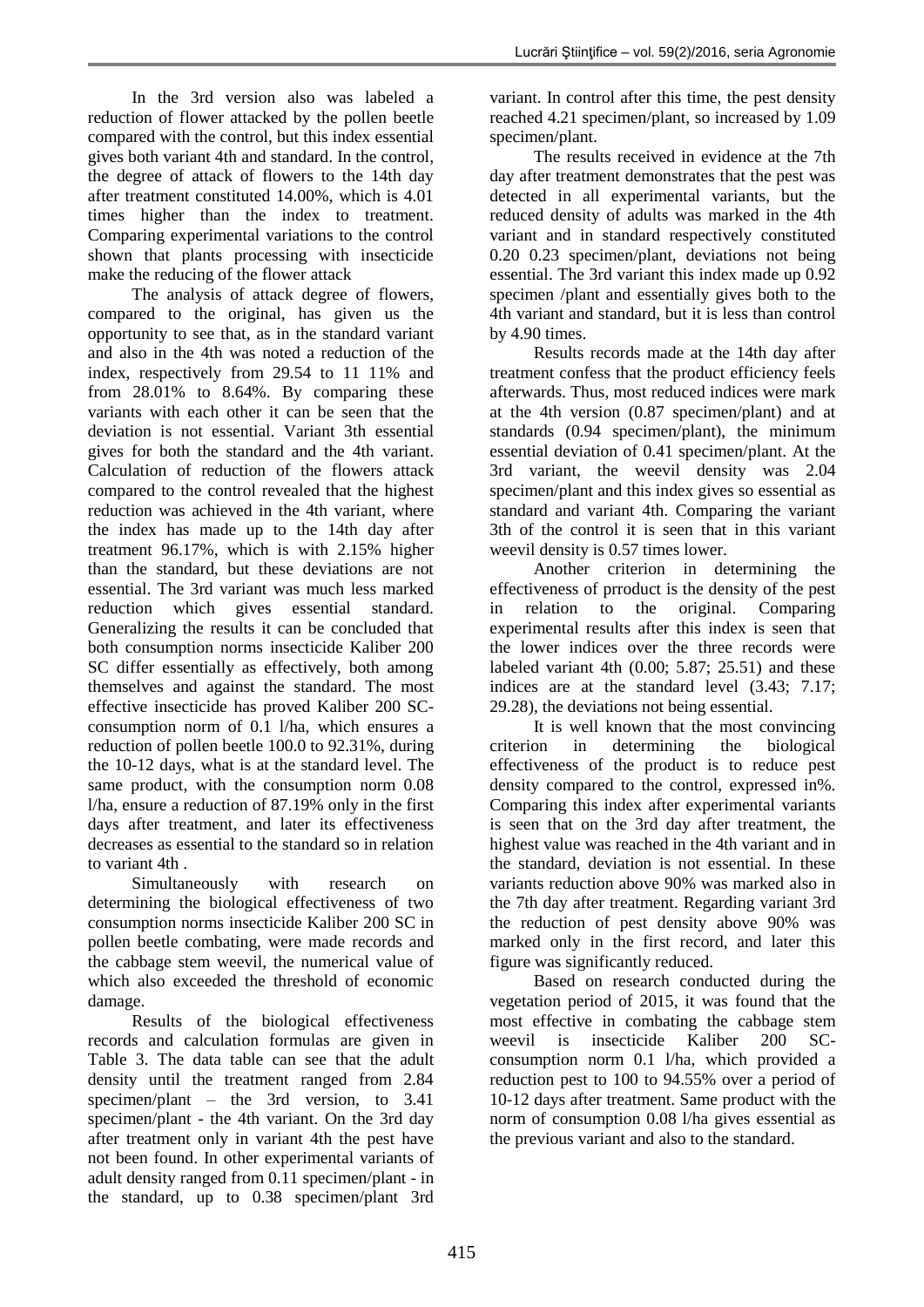#### Table 1

| The biological efficiency of Kaliber 200 SC insecticide, for combating the pollen beetle adults (2015) |  |
|--------------------------------------------------------------------------------------------------------|--|
|--------------------------------------------------------------------------------------------------------|--|

| The profoglical emiclency of Kamber 200 30 misecucide, for companing the polien beene addits (2013) |                                           |                        |                                |                                                  |       |                                                         |        |        |                                               |       |       |  |
|-----------------------------------------------------------------------------------------------------|-------------------------------------------|------------------------|--------------------------------|--------------------------------------------------|-------|---------------------------------------------------------|--------|--------|-----------------------------------------------|-------|-------|--|
| Variant                                                                                             | Consumption<br>norm of the<br>productl/ha |                        |                                | Numerical density of bugs<br>per a pattern plant |       | The pest density, in %,<br>compared with the iitial, at |        |        | The reducing of pest<br>density compared with |       |       |  |
|                                                                                                     |                                           | until the<br>treatment | after  days after<br>treatment |                                                  |       | day after treatment                                     |        |        | control, in % at  day<br>after treatment      |       |       |  |
|                                                                                                     |                                           |                        | 3                              |                                                  | 14    | 3                                                       |        | 14     | 3                                             |       | 14    |  |
| Control                                                                                             | untreated                                 | 8.79                   | 9.18                           | 11.29                                            | 12.92 | 104.47                                                  | 128.44 | 146.99 | 0.0                                           | 0.0   | 0.0   |  |
| Standard,<br><b>FASTAC</b><br>100 EC                                                                | 0.15                                      | 8.94                   | 0.04                           | 0.91                                             | 1.61  | 0.45                                                    | 10.18  | 18.01  | 98.64                                         | 91.89 | 84.17 |  |
| Kaliber<br>200 SC                                                                                   | 0.08                                      | 8.54                   | 1.05                           | 1.97                                             | 2.91  | 12.30                                                   | 23.07  | 34.07  | 87.19                                         | 80.97 | 70.86 |  |
| Kaliber<br>200 SC                                                                                   | 0.1                                       | 9.14                   | 0.0                            | 0.92                                             | 1.38  | 0.0                                                     | 10.07  | 15.10  | 100.0                                         | 92.31 | 85.72 |  |
| DEM. p.<br>5%                                                                                       |                                           |                        | 1.21                           |                                                  |       | 4.53                                                    |        |        | 4.2                                           |       |       |  |

Table 2

#### **The results of attack degree of generative organs of winter rape. by the adults and larvae of the pollen beetle (2015)**

| <b>NECHE (ZUIJ)</b>                  |                                           |                        |                                                                             |      |       |        |                                                                                                                   |        |                                                                                                                           |       |       |
|--------------------------------------|-------------------------------------------|------------------------|-----------------------------------------------------------------------------|------|-------|--------|-------------------------------------------------------------------------------------------------------------------|--------|---------------------------------------------------------------------------------------------------------------------------|-------|-------|
| Variant                              | Consumption<br>norm of the<br>productl/ha | until the<br>treatment | The attack frequency of<br>floral elements, %<br>At  day after<br>treatment |      |       |        | The attack degree of floral<br>buttons and flowers %.<br>compared with the initial. at<br>day after the treatment |        | The reducing of<br>attack degree of floral<br>buttons and flowers  %.<br>compared with control.<br>at day after treatment |       |       |
|                                      |                                           |                        | 3                                                                           |      | 14    | 3      |                                                                                                                   | 14     | 3                                                                                                                         |       | 14    |
| Control                              | untreated                                 | 3.49                   | 6.71                                                                        | 8.89 | 14.00 | 192.26 | 254.79                                                                                                            | 401.15 | 0.0                                                                                                                       | 0.0   | 0.0   |
| Standard.<br><b>FASTAC</b><br>100 EC | 0.15                                      | 3.69                   | 1.09                                                                        | 0.57 | 0.41  | 29.54  | 15.45                                                                                                             | 11.11  | 85.04                                                                                                                     | 90.13 | 94.02 |
| Kaliber<br>200 SC                    | 0.08                                      | 3.51                   | 3.82                                                                        | 4.09 | 4.19  | 108.89 | 116.52                                                                                                            | 119.37 | 42.07                                                                                                                     | 11.84 | 22.15 |
| Kaliber<br>200 SC                    | 0.1                                       | 3.82                   | 1.07                                                                        | 0.52 | 0.33  | 28.01  | 13.61                                                                                                             | 8.64   | 84.98                                                                                                                     | 92.26 | 96.17 |
| DEM. p. 5%                           |                                           |                        |                                                                             | 3.76 |       |        | 4.18                                                                                                              |        | 4.05                                                                                                                      |       |       |

Table 3

### **The biological efficiency of Kaliber 200 SC insecticide for cabbage stem weevil combating (2015)**

| Variant                              | Consumption              | The density of adults at a<br>pattern plant |                            |      |      | The pest density in % |                           |        | The reducing of pest<br>density in %. compared |       |       |
|--------------------------------------|--------------------------|---------------------------------------------|----------------------------|------|------|-----------------------|---------------------------|--------|------------------------------------------------|-------|-------|
|                                      | norm of product.<br>l/ha | until the<br>treatment                      | At  day after<br>treatment |      |      |                       | compared with the initial |        | with control                                   |       |       |
|                                      |                          |                                             | 3                          |      | 14   | 3                     |                           | 14     | 3                                              |       | 14    |
| Control                              | untreated                | 3.12                                        | 4.21                       | 4.51 | 5.24 | 134.94                | 144.55                    | 167.95 | 0.00                                           | 0.00  | 0.00  |
| Standard.<br><b>FASTAC</b><br>100 EC | 0.15                     | 3.21                                        | 0.11                       | 0.23 | 0.94 | 3.43                  | 7.17                      | 29.28  | 89.12                                          | 92.77 | 78.24 |
| Kaliber<br>200 SC                    | 0.08                     | 2.84                                        | 0.38                       | 0.92 | 2.04 | 13.38                 | 32.39                     | 71.83  | 91.13                                          | 72.34 | 46.19 |
| Kaliber<br>200 SC                    | 0.1                      | 3.41                                        | 0.0                        | 0.20 | 0.87 | 0.0                   | 5.87                      | 25.51  | 100.0                                          | 94.55 | 81.23 |
| DEM. p. 5%                           |                          |                                             |                            |      |      |                       |                           |        |                                                |       |       |

# **CONCLUSIONS**

In 2015 have created favorable conditions for both growth and development of winter rape and also the spread and development of the main pest species.

During the research period PED had overcome by the pollen beetle and cabagge stem weevil.

The product Kaliber 200 SC- consumption norm 0.08 l/ha, ensure an essential reduction of winter rape pest only in the first days after treatment.

Chemical treatment of winter rape plants with insecticide Kaliber 200 SC- consumption norm 0.1 l/ha, ensure a reduction of the cabbage stem weevil from 100 to 94.55% and the pollen beetle 100-92.31% over a period of 10-12 days.

Based on the results obtained Kaliber 200 SC insecticide is recommended to be included in the integrated protection of winter rape to combat the pollen beetle, cabbage stem weevil and other pests with the norm of consumption 0.1 l/ha, by performing 1-2 treatments in the bud stage.